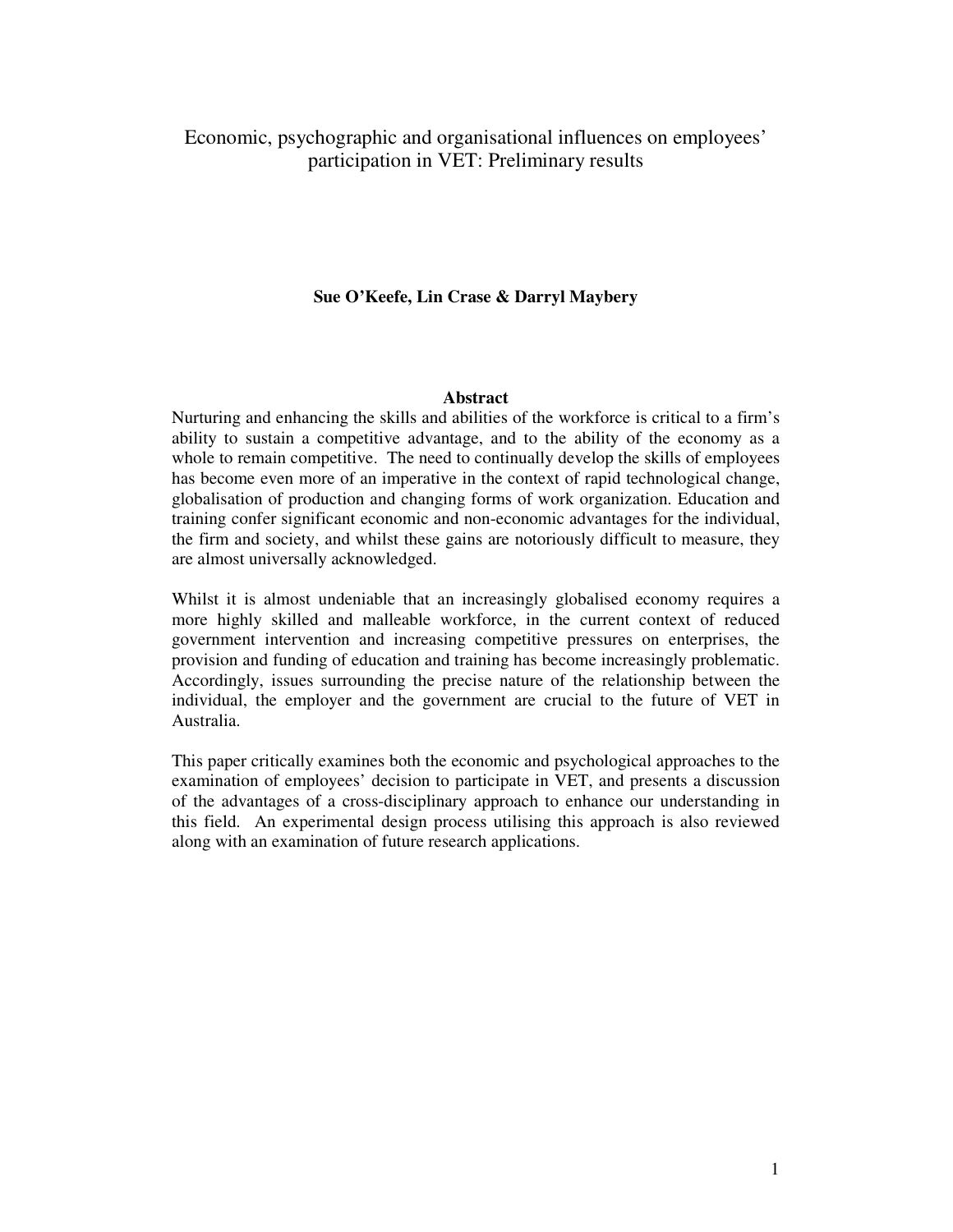### **1.0 Introduction**

Over the past 25 years Australia has experienced large scale and widespread economic and structural change. These changes have included, but are not limited to, the decreased reliance on agriculture and manufacturing industries, the restructuring of government activities, expanded privatisation of industrial and service sectors, the increasing casualisation of the workforce, the decline of the trade union movement, the emphasis on 'user pays' principles and the like. Not surprisingly, these economic changes have also been associated with increased rhetoric about the importance of education and training, as vehicles to cope with the constant state of flux that typifies the contemporary work environment. Particular emphasis in policy making has been placed on the role of education and training in developing a flexible workforce which is capable of adapting quickly to changing market conditions and thus, capitalising on opportunity as it presents itself (Dawkins, 1988)

Thus, nations have been exhorted to ensure that the workforce is well equipped with the tools to adapt to the concept of a knowledge economy and to embrace change (Hall, Buchanan, & Considine, 2002). The production and distribution of knowledge is hailed as a key determinant of economic development and international competitiveness (OECD, 2001), and education is often seen as an important change agent or, at least, a factor in facilitating strategic change (Samier, 2000).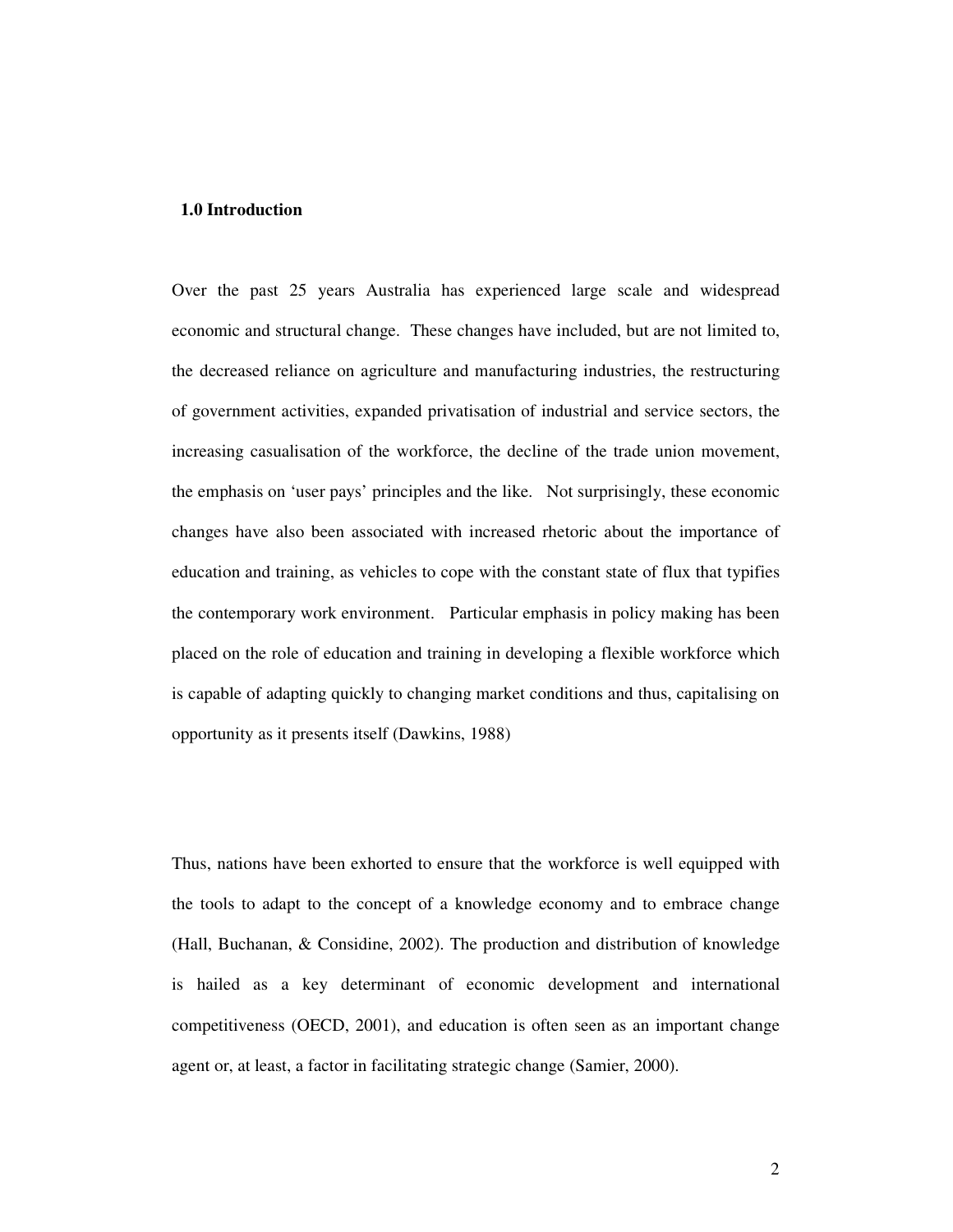In this context, it is becoming increasingly important to understand the employees' decision-making processes as they pertain to education and training. It is the purpose of this paper to shed light on the relative importance of factors considered by individual employees in the decision process. The ultimate aim of this project is to develop a model of employee preferences for education and training, and to ascertain their willingness to pay for various education and training products.

The paper specifically describes the initial stages of a choice experiment and the derivation of attributes that constitute a hypothetical training 'product'. The term 'product' is used throughout this paper to denote a specific training course.

The paper itself comprises five parts. Part 2.0 outlines the theoretical foundations of the study, before Part 3.0 outlines the methodology utilised. A brief presentation of initial findings is presented in Part 4.0. The paper concludes in Part 5.0 with some brief remarks and suggestions for future directions for research.

#### **2.0 Theoretical background**

The theoretical background for this study borrows from both the economic and psychology literature. In essence, much of the analysis of the decision to participate or invest in education and training draws upon economic reasoning grounded in rational choice. Accordingly, the neoclassical economic paradigm holds that the individual calculates the relative costs and benefits of each alternative before making a decision that maximises individual utility. Consumers are thus said to pursue their own self-interest through stable preferences given the constraints that they confront (Kaufman, 1999). However, we contend that a presumption of rational behaviour, based exclusively on optimisation and maximisation of utility, may grossly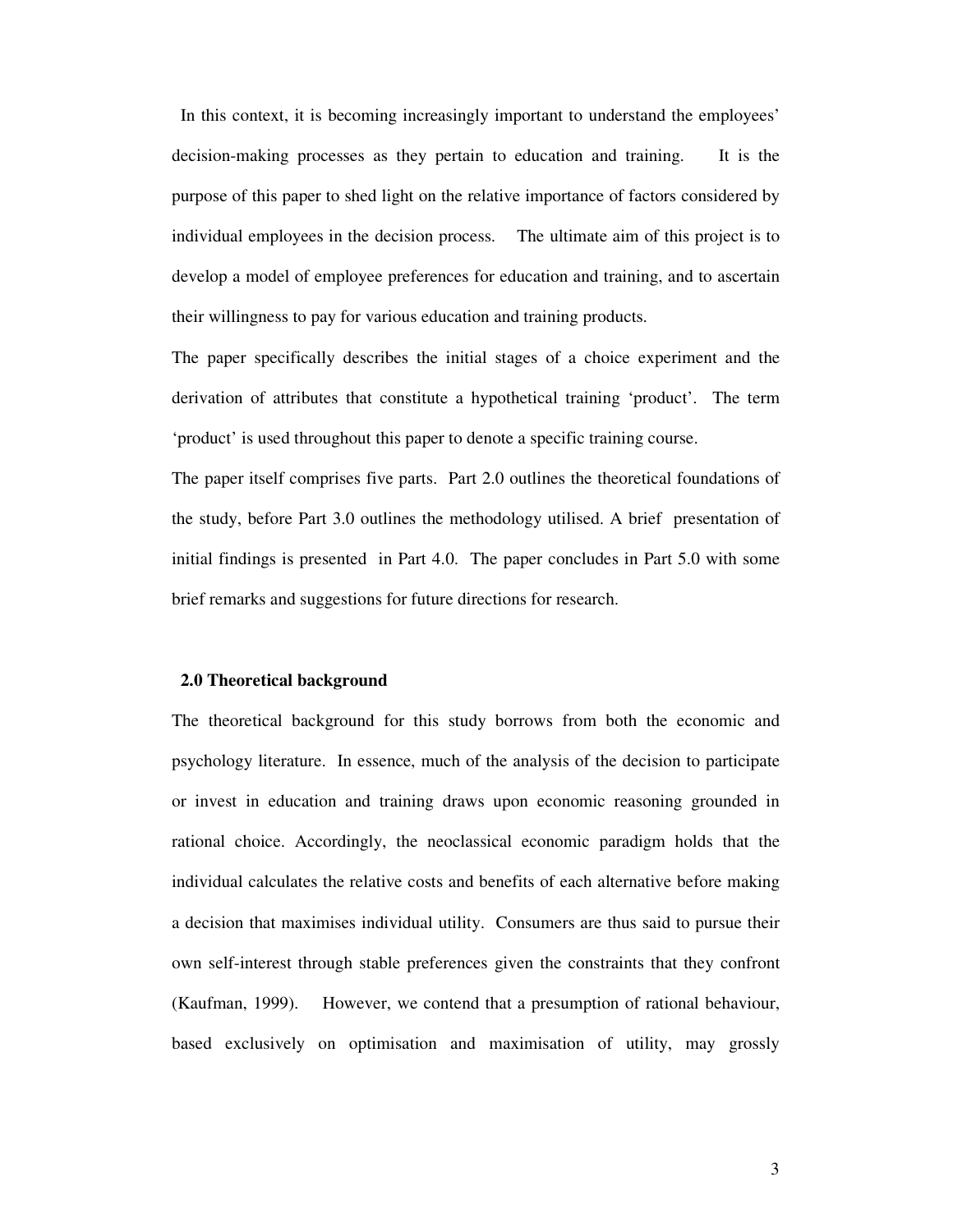underestimate the complexity of the decision-making environment in relation to participation in education and training. More generally,

[r]esting on its utility driven model of economic behaviour, the thrust of orthodox economics… has largely been a denial of the complexity of human and economic behaviour. It confines itself to the effects of, not the direct roots, of economic behaviour (Wolozin, 2002).

Much of the empirical economic evidence in the training context is retrospective, concentrating on demographic characteristics of those who have received training (Kilpatrick & Allen, 2001; Lilliard & Tan, 1992; Long, Ryan, G.Burke, & Hopkins, 2000), rather than factors that impact on the individual's decision. Emphasis has thus focussed upon demographic factors affecting the distribution of education and training (see for instance Kilpatrick & Allen, 2001), despite Pryor's (1990) contention that an understanding of demographic variables and their contributions to the decision process is of limited use to organisations or policy makers, since these variables are not malleable (Pryor, 1990). Moreover, the examination of the distribution of education and training amongst workers by Long et al. (2000) highlights that 'within person' factors are largely ignored in the economic literature. He specifically notes that:

Attitude or motivation is referred to frequently as an important attribute of employees- but it is nowhere measured in the literature on the incidence of training. We might expect that, all else equal (and possibly even a few

4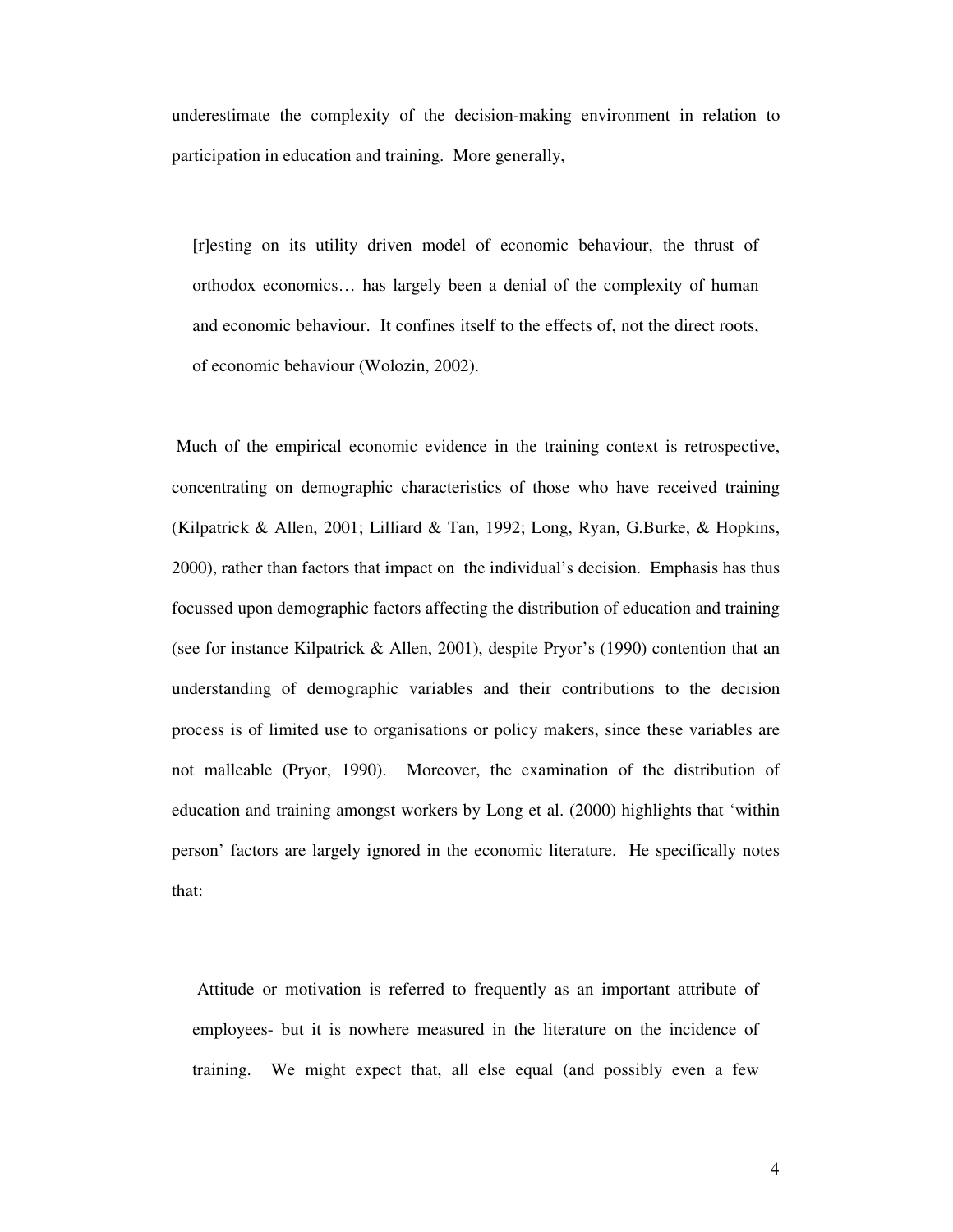attributes unequal), employers would prefer to train workers with the 'right' attitude rather than those who were uninterested (Long et al. 2000, p.39).

The psychology literature, on the other hand, has a number of examples of attempts to understand the individual's participation in education and training (Bagozzi  $\&$ Warshaw, 1990; Boshier, 1977; Cookson, 1986; Groteleuschen & Caulley, 1977; Maurer & Tarulli, 1994; R Noe, 1986; R Noe & Schmitt, 1986; R Noe & Wilk, 1993; Yang, Blunt, & Butler, 1994). These empirical studies have identified a number of pertinent constructs, particularly focussing on attitudes, social relationships, and organisational factors. Notably however, these previous empirical studies generally ignore exogenous variables within the education or training product itself whilst the empirical studies from both economic and psychology literature inform the *a priori* expectations of this study;<sup>1</sup> we proffer an alternative mode that endeavours to capture the benefits of the different approaches.

#### **3.0 Methodology**

The complexity of the 'product' that is education and training and of the individual decision making context suggests that some type of conjoint analysis be used to investigate the problem. Choice modelling, in particular appears to offer significant advantages in this context. In essence, Choice modelling allows for the statistical 'unbundling' of those product attributes that impact on individual choice. It can thus determine the relative importance of various factors in a decision context. The technique thus allows researchers to determine for instance, the trade-offs that consumers make between, say, colour, safety and fuel economy in choosing a car.

<sup>&</sup>lt;sup>1</sup> For a synoptic discussion of these factors, see O'Keefe, Crase & Dollery, 2004a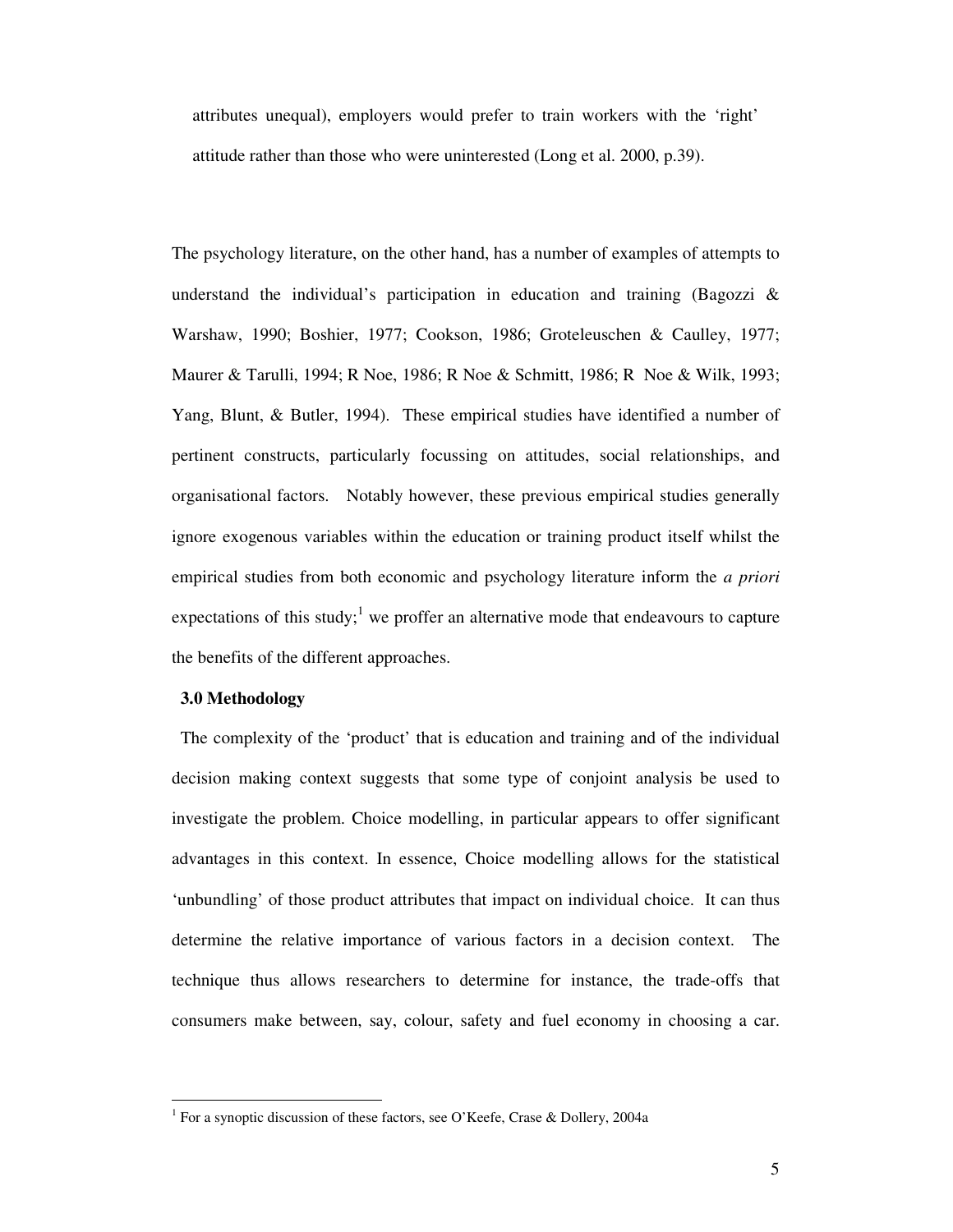Choice modelling draws upon the *homo economicus 2* assumption, but allows for a number of interaction terms (often consisting of attitudinal and demographic variables) to be specified. It thus will allow us to glean information about the influence of factors, such as attitudes and organisational policies, in addition to the product attributes.

The choice modelling approach suggested in this paper ostensibly utilises an economic approach in that it relies upon random utility theory. However, it also recognises the restricted nature of the individual's decision process and, despite its experimental nature, more closely approximates a 'real life' choice situation than traditional or adaptive conjoint techniques. Moreover, the choice instrument itself allows for the inclusion of both demographic and psychographic data, enabling the addition of factors such as attitudes, subjective social norms, and previous participation: all of which have proved significant in previous research. Furthermore, the iterative experimental design process can accommodate the gathering of information specific to the organisational context which is also likely to play a significant role in determining whether individuals participate in education and training. In sum, this approach proffers an expanded notion of human agency that largely preserves the rational choice paradigm, but seeks to add psychological and social considerations, like social norms. <sup>3</sup>

The first phase in the choice modelling process is to ascertain the salient product attributes, attitudes and organisational factors in the context of the participating

 $2$  The assumption that humans are rational utility maximisers.

 $3$  For a detailed examination of the application of choice modelling to the current context, see O'Keefe, Crase & Dollery, 2004b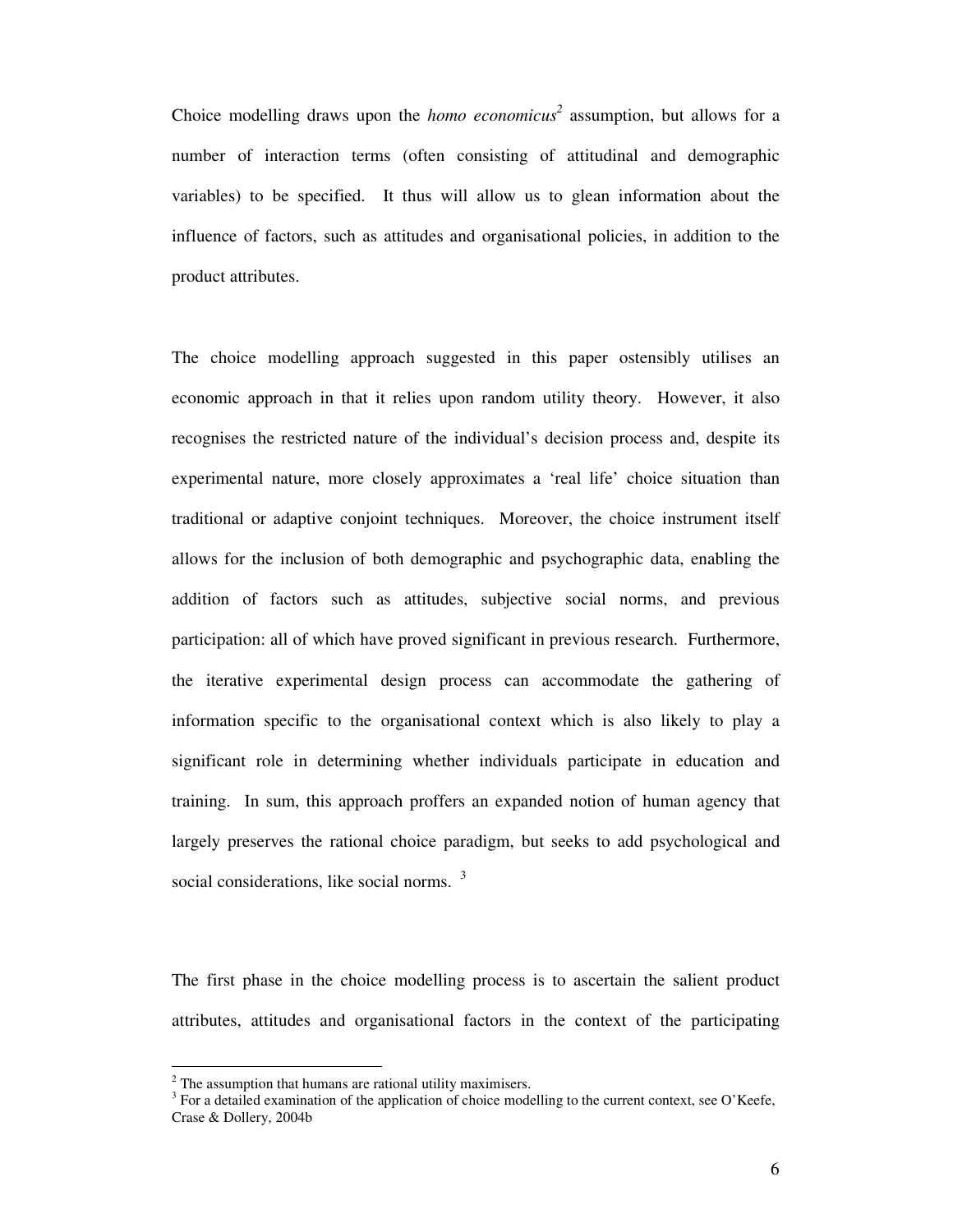organisation. This will ultimately enable the development of a survey instrument from which empirical models will be derived. This research generally follows the iterative process used by (Cookson, 1986; Lockwood & Carberry, 1998; Maurer & Tarulli, 1994), involving focus sessions and interviews and progressive refinement of the survey instrument.

A Victorian public sector organization was chosen to provide the sample for conducting this choice experiment. The organization employs approximately 1700 workers in positions ranging from base level to executive within scientific, administrative and technical fields. Whilst acknowledging the problems for generalisability, confining the sample to one organization affords increased control over some of the variables impacting on the individual's decision. Thus, factors that have previously been identified as significant (see for instance, Bates, 2001; Maurer & Tarulli, 1994), like organizational policies and procedures, remain constant across the sample. The initial stage of this research involved in-depth semi-structured focus interviews of 30 to 40 minutes duration conducted with 16 volunteers at the participants' workplace. The sample varied across a number of demographic and positional factors. Specifically, individual's positions within the organization ranged from base level technical workers with minimal education (most commonly Year 10 level) to research personnel with doctoral degrees. The age range was from 23 to 50. Interviews were taped with participant's permission, and the record of interview was later analysed to delineate the salient attributes and their associated levels. Initially, semi-structured interviews were used to ascertain the main factors that participants considered when deciding whether to participate in education and training programs. The indicative schedule of questions is included in Appendix A. Having collected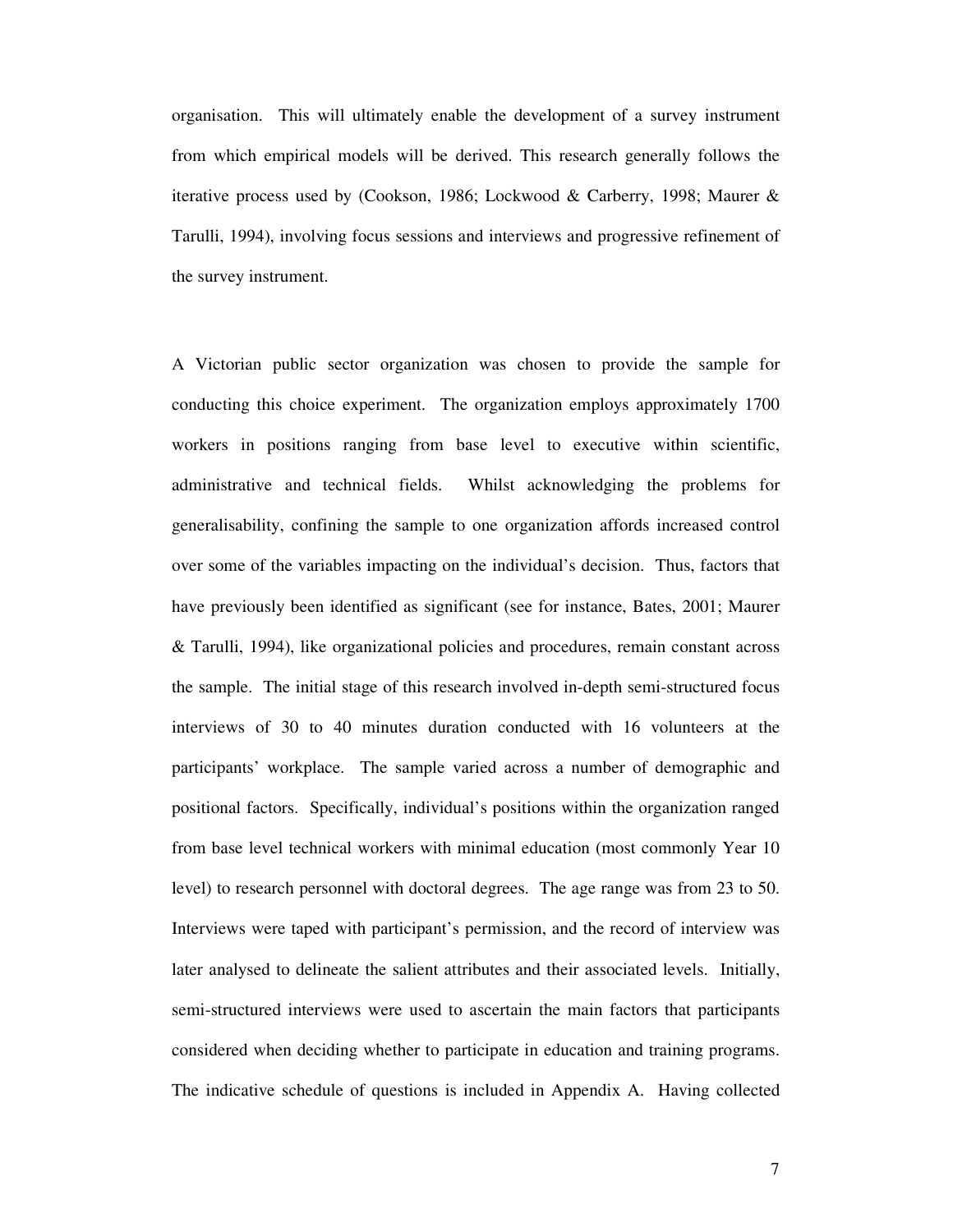data from the interview process, three focus groups were then convened to confirm the salient attributes. Each focus group consisted of 6 to 8 volunteers from a variety of roles within the organisation. Participants were asked to consider the factors that drive their decision to participate in education and training.

# **4.0 Initial findings**

Independent variables identified in previous research might loosely fall into several categories- attributes of the training program, attitudinal variables and organisational factors. It is further recognised that models of decision making suggest that employees' participation behaviour is determined by external/physical factors, such as access to education and training, and the employees' social attitudes and objectives, like attitudes to education and training in general, which, in turn, affect the intention to participate.<sup>4</sup> The aim of this phase of the research is to facilitate the development of a survey instrument that can then be distributed to a much larger number of participants. This paper now considers the data gathered during the interview and focus group phase, and presents the views of participants about the influences on their decisions to participate. We first consider the product attributes identified, and follow with an exploration of the individual and organisational factors, highlighted in the interview and focus group process.

*4.1Product Attributes*

<sup>&</sup>lt;sup>4</sup> Social cognition models of Fishbein & Stassen, (1990) and Bagozzi, (1999) specifically utilize this framework.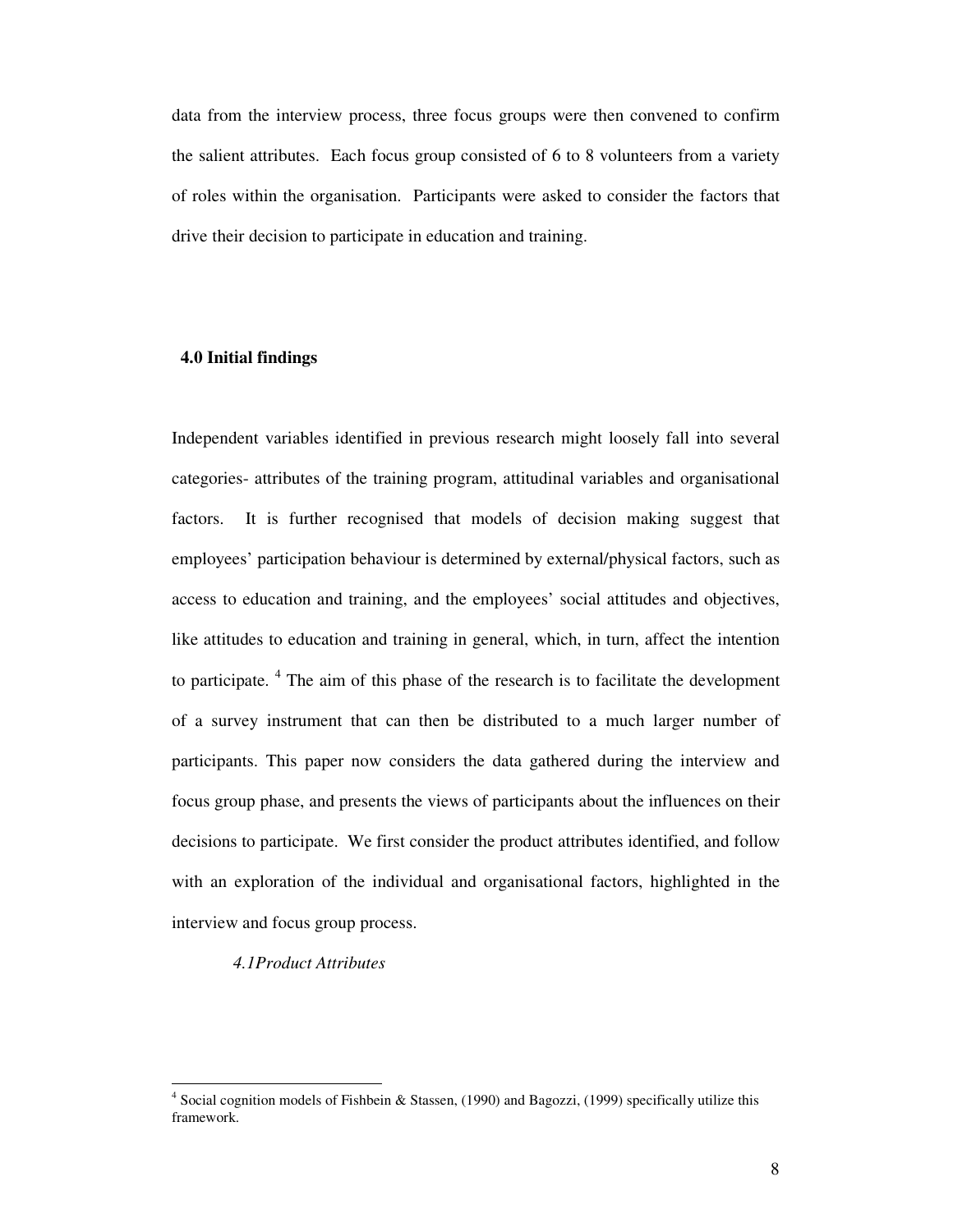Whilst different participants employed a variety of nomenclatures, analysis of the transcripts of interviews and focus groups revealed eleven distinguishable genres of product attributes. The attributes emanating from the interview and focus group process and the frequency with which they were raised in this setting are summarized in Table 1.

## **Table 1: Range of attributes emanating from focus interviews and groups**

| <b>Attribute</b>                        | Indicative comments from interview/focus groups           | Frequency      |
|-----------------------------------------|-----------------------------------------------------------|----------------|
| Cost to individual                      | "It's not the cost on its own, but whether the department |                |
|                                         | will pay".                                                |                |
|                                         | "Does work pay"?                                          |                |
|                                         | "It's the private cost that's important".                 |                |
| Time                                    | "It's the time out of your life".                         | 16             |
|                                         | "You need to look at lost leisure time".                  |                |
|                                         | "I look at the time commitment after hours".              |                |
|                                         | "You have to consider the workload after hours and the    |                |
|                                         | impact on family".                                        |                |
|                                         | "It's about investing time".                              |                |
|                                         | "I like to keep work and play separate so, I really don't |                |
|                                         | want to give up my leisure time".                         |                |
|                                         | "Is it during work time or out of work time"?             |                |
| Method of payment                       | "You don't worry so much if you have to pay and there's   | 16             |
|                                         | HECS available".                                          |                |
|                                         | "As long as I don't have to pay up front".                |                |
| Impact on career                        | "You need to weigh up future benefit against costs".      | 14             |
|                                         | "You look at the economic reward or payback".             |                |
|                                         | "I'd look for a course that broadened my choices of       |                |
|                                         | career".                                                  |                |
|                                         | "I'd want it to offer me more opportunities".             |                |
|                                         | "Promise of future pay-back".                             |                |
|                                         | "You ask yourself is the training transferable?"          |                |
| Duration                                | "It's about the length of course too".                    | $\overline{4}$ |
|                                         |                                                           |                |
| Reputation of provider                  | "You need to look at the standing of the university and   | 6              |
|                                         | how much support they provide".                           |                |
|                                         | "Ask around to work out the reputation of the provider".  |                |
| Quality of program                      | "How good are the lecturers/ teachers"?                   | 8              |
|                                         |                                                           |                |
| Expectation<br>of<br>salary<br>$\rm{a}$ | "You need to weigh up future benefit against costs".      | 8              |
| increase                                |                                                           |                |
| Site                                    | "In the country, accessibility may be even more           | $\overline{2}$ |
|                                         | important than cost".                                     |                |
|                                         | "I like the idea of studying remotely".                   |                |
| Level of interest                       | "Relevance and interest are the key".                     | 1              |
|                                         |                                                           |                |
| Level of recognition                    | "Is it recognised in the field"?                          | 8              |
|                                         | "How valued is the qualification".                        |                |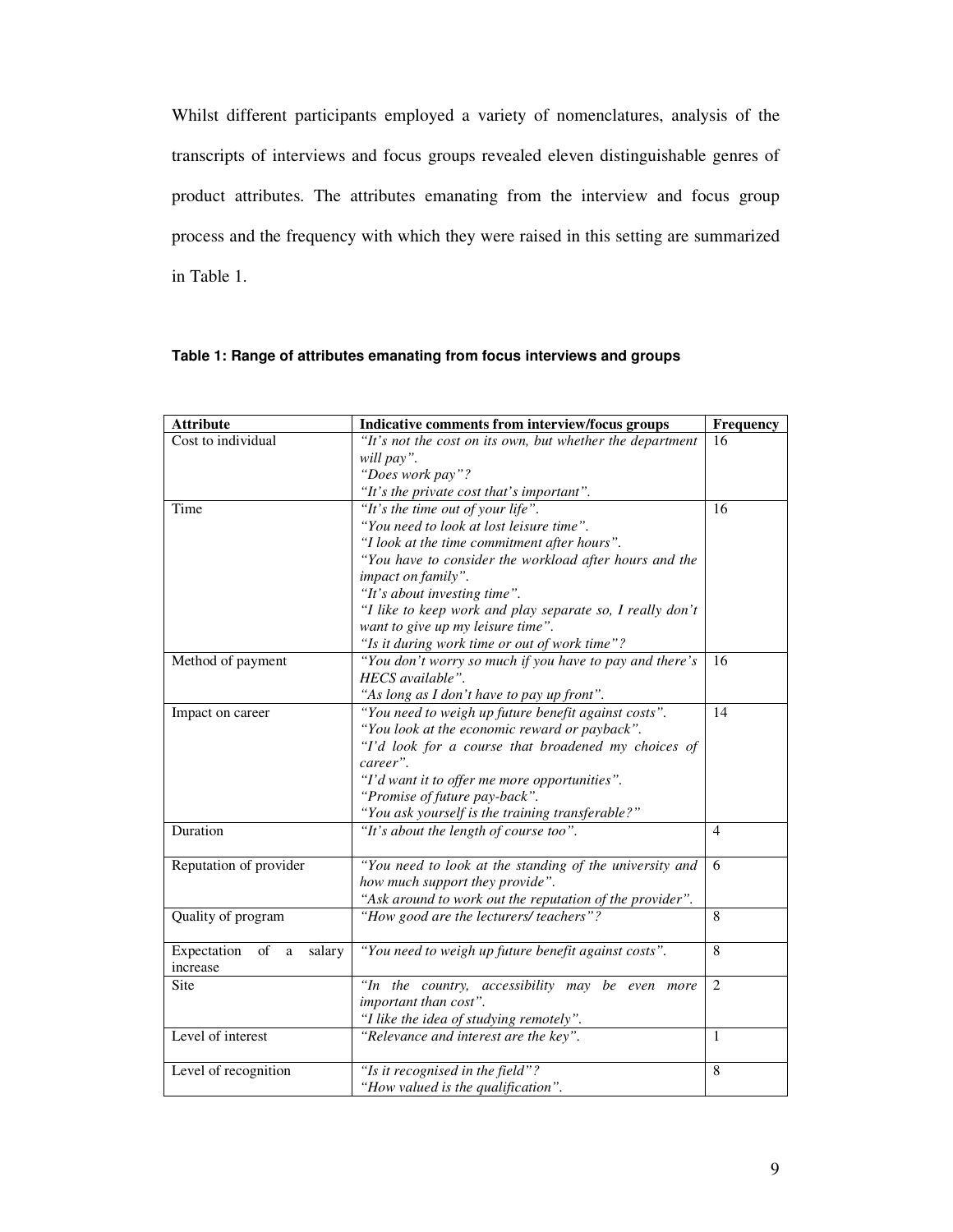As demonstrated in Table 1, there was substantial agreement as to the most salient variables in the individual decision making context. The most prominent of the economic variables revealed during interviews and focus groups were cost, time and career impact. The following proffers some explanatory comments about these most important product attributes and how they might be operationalised in a choice experiment.

### *4.1.1 Time*

All participants mentioned time as an important multi-dimensional attribute of any education and training product. It was conceptualized as the actual duration of the product, or as one respondent put it: *"How long does it take?"* Another aspect of the temporal variable was described as 'timing'. This related to the individual's work environment as well as their life cycle stage. Some participants were mindful of the need to schedule the training around their work commitments, stressing that certain times of the year were busier than others, and that the training needed to fit in with their work cycle. For example: "*Even if work says they'll give you the time, you still have to get your job done. So they might give you four hours, but the job still takes ten".* In relation to issues such as the individual's life cycle, family commitments were seen as pertinent. Specifically this related to the 'leisure time forgone'. For instance: *"As a family person with 4 kids, there's never enough hours in the week. But if I really wanted to do something, then you just make it fit".* Whilst life-cycle considerations clearly are not product attributes, previous research suggests that social and demographic factors play an important part in determining the extent of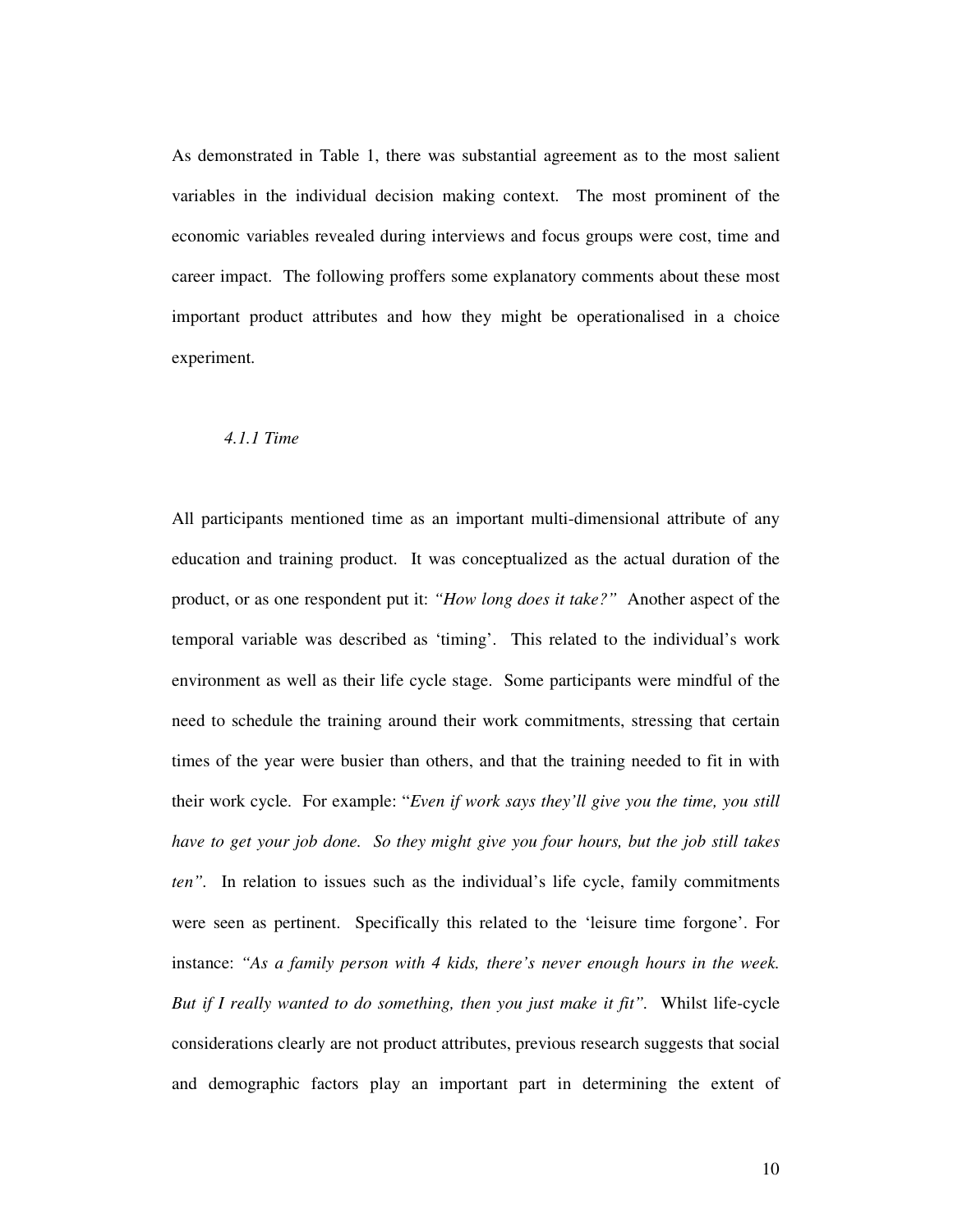participation in education and training (see for instance Groot, 1997; Kilpatrick & Allen, 2001; Long et al., 2000).

A fundamental temporal consideration was the concept of 'leisure time forgone' dimension. Respondents were emphatic that not only was the duration of the course important, but also how much leisure time would need to be given up in order to secure a successful outcome. Thus: *"The time you have to give up is really important"* and *"I just don't want to lose any more leisure time".* Forgone leisure was consistently raised as crucial to the individuals' decision process. The inclusion of an attribute entitled 'leisure time forgone' embodies an implicit assumption that there is a bifurcation of employee's time between 'work' and 'leisure'. Thus, it is possible that an individual may give up no time at all, if all the training occurs in the employers' time.

#### *4.1.2 Cost to the individual and payment vehicle*

All participants mentioned the importance of financial cost in the decision process. However, the nomenclature utilised to express the cost and the associated payment vehicle varied considerably. Whilst a monetary measure would appear to be the logical unit of measurement, a small number of participants referred to the Higher Education Contribution Scheme (HECS) or Post-graduate Education Loans Scheme (PELS) as representing standard costs of education courses. Some respondents, when pressed for a realistic value first asked: *"What is HECS these days"?* Nonetheless, in the interests of clarity across a wide sample it was considered preferable to express this attribute in monetary terms. Specifically, it was thought prudent to express this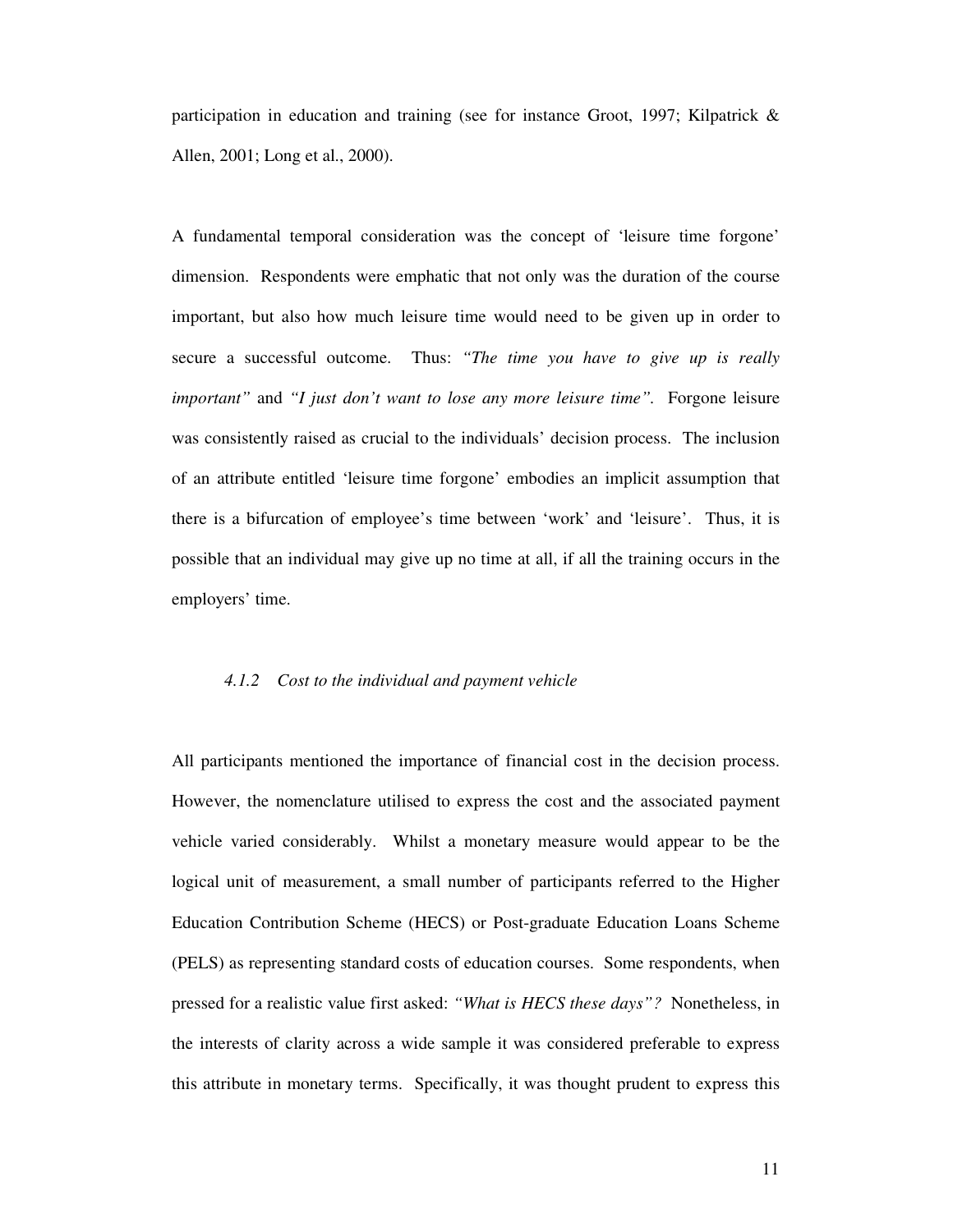item in terms of 'cost to the individual', since in addition to the cost per se, the overwhelming concern expressed by participants was the direct financial impost on the individual. As with the time variable, it is also possible that the entire cost of the education or training was met by the employer. In fact this is the current status quo for most employees in this organization.

'Payment vehicle bias' is a potential flaw of all stated preference methods, and of choice modelling in particular (see for instance Morrison, Blamey, Bennett, & Louviere, 1996). In the current context, participants explained that the existence of HECS or PELS definitely impacted on the decision of the individual. That is, people were prepared to undertake and, in some cases fund, education programs that were quite expensive as long as they could pay through a deferred payment system, such as HECS. For example: *"There is no way at the moment that I could pay up front. If it wasn't a deferred payment, I just couldn't consider it"* and: " *Its not that I wouldn't pay, but I'd have to pay it off".*

Respondents made little distinction between the various means of securing a deferred payment, such as between a HECS like system, that is paid through taxation, or some other form of government or employer-sponsored loans scheme. That is, the key distinction expressed by respondents was whether the individual had to pay now, or at some time in the future. Interestingly, no respondents displayed any consideration of discounting. Put differently, respondents were solely influenced by the availability of a deferred payment and had no interest in the details (for example the interest rate, the length of time) pertaining to that system.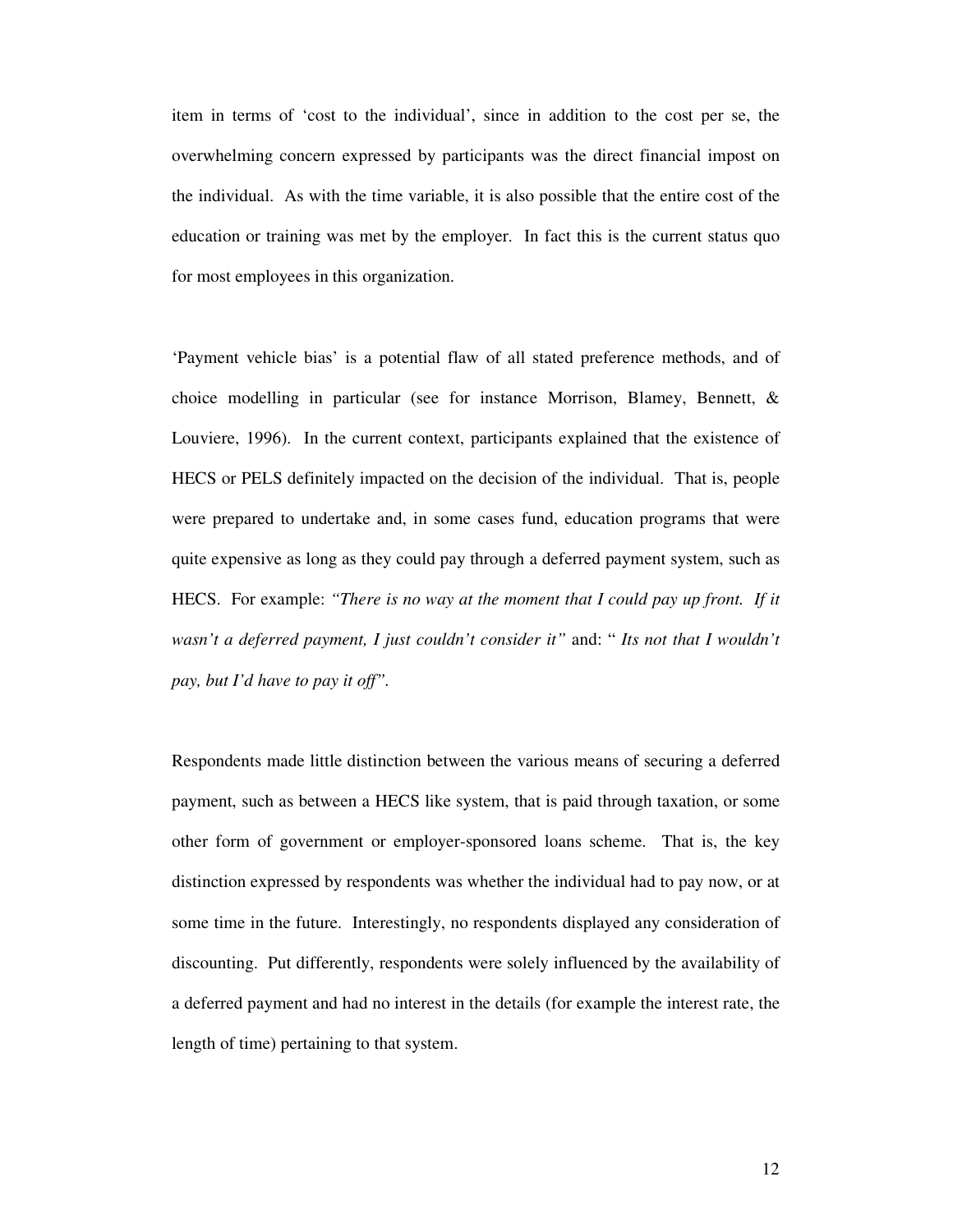### *4.1.3 Impact on career*

The Choice Modelling technique allows for the construction of superattributes<sup>5</sup> where there is significant potential for multi-collinearity. The 'impact on career' superattribute encapsulates a number of matters gleaned from the interview and focus group process. Specifically, participants saw that the impact on career would subsume attributes such as perceived quality, reputation, portability of the qualification and the ramifications for future salary.

Ultimately, the attributes explained above will form the basis of alternate hypothetical choice sets within the survey instrument. A summary of the attributes and levels revealed through this process is presented in Table 2 below.

| <b>Attribute</b>        | No of<br>respondents<br>raising | <b>Levels for education</b>                                                        | <b>Levels for training</b>                                                            |
|-------------------------|---------------------------------|------------------------------------------------------------------------------------|---------------------------------------------------------------------------------------|
| Cost to<br>individual   | 16                              | Zero, \$2500, \$5000 and \$8,000 per<br>annum                                      | Zero, \$500, \$1000, \$5000<br>per annum                                              |
| Leisure time<br>forgone | 16                              | Zero, $6,12$ or 15 hours per week                                                  | Zero, $6,12$ or 15 hours per<br>week                                                  |
| Impact on<br>career     | 14                              | Advance in current industry or sector<br>Advance in other industries or<br>sectors | Advance in current industry<br>or sector<br>Advance in other industries<br>or sectors |

**Table 2: Attributes and Levels for Choice Experiment**

 $<sup>5</sup>$  A superattribute is indicated where there are potentially significant cross-effects, and it becomes</sup> impossible to extricate the effects of one from those of another attribute.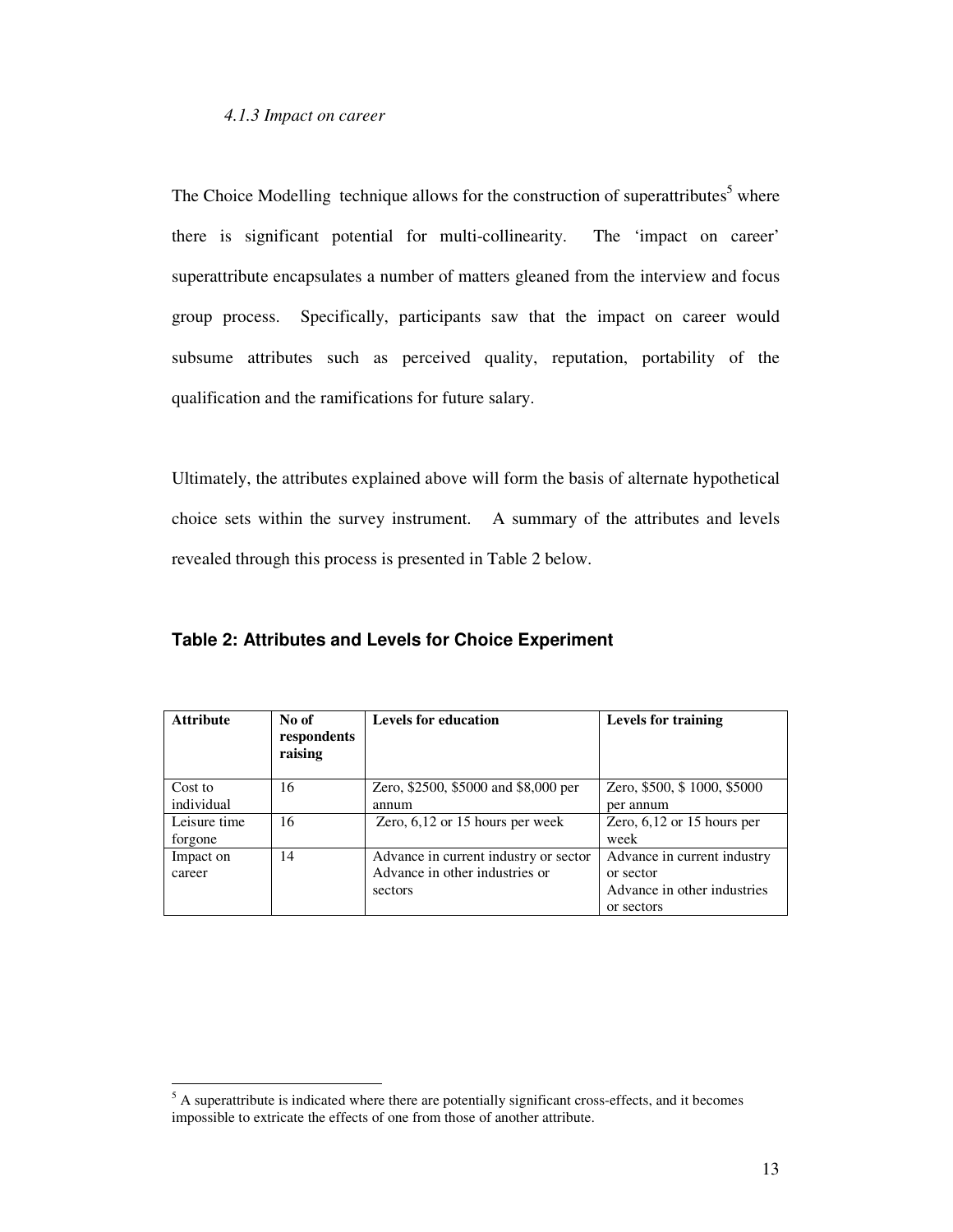The methodology chosen also allows for the inclusion of other salient non-economic factors in the survey. The interview and focus group phase revealed within person factors such as attitudes and extraneous variables such as organisational practices as exerting important influences on the employees' decision to participate in education and training. We first look at within person influences, although it is sometimes difficult to extricate these factors from one another. For example, an individual's attitude to education and training may conceivably be influenced by their supervisor's attitude and organisational policies and practice. The paper now presents a summary of the influences identified by participants.

### *4.2 Within Person Factors/ Organisational factors*

Table 3 serves as a synoptic review of the influences raised in the interview and focus group phases. Specifically, a number of constructs were seen as pertinent by participants. Foremost amongst these was the employees' perception of their supervisor's attitude to education and training.

### *Table 3. Within person factors emanating from interview and focus group process*

| Enjoyment of learning   | "Some of us don't have a very good experience"   |
|-------------------------|--------------------------------------------------|
|                         | with school, so we might feel threatened by      |
|                         | having to do more training".                     |
|                         | "Education and training can help you to maintain |
|                         | professional networks".                          |
| Importance of education | "I have a predisposition to learning. It sort of |
|                         | feels like I need to be constantly learning".    |
|                         | "You need to keep up to dateyou know to be       |
|                         | forward looking".                                |
|                         | "Its importantt so that you stay in the loop".   |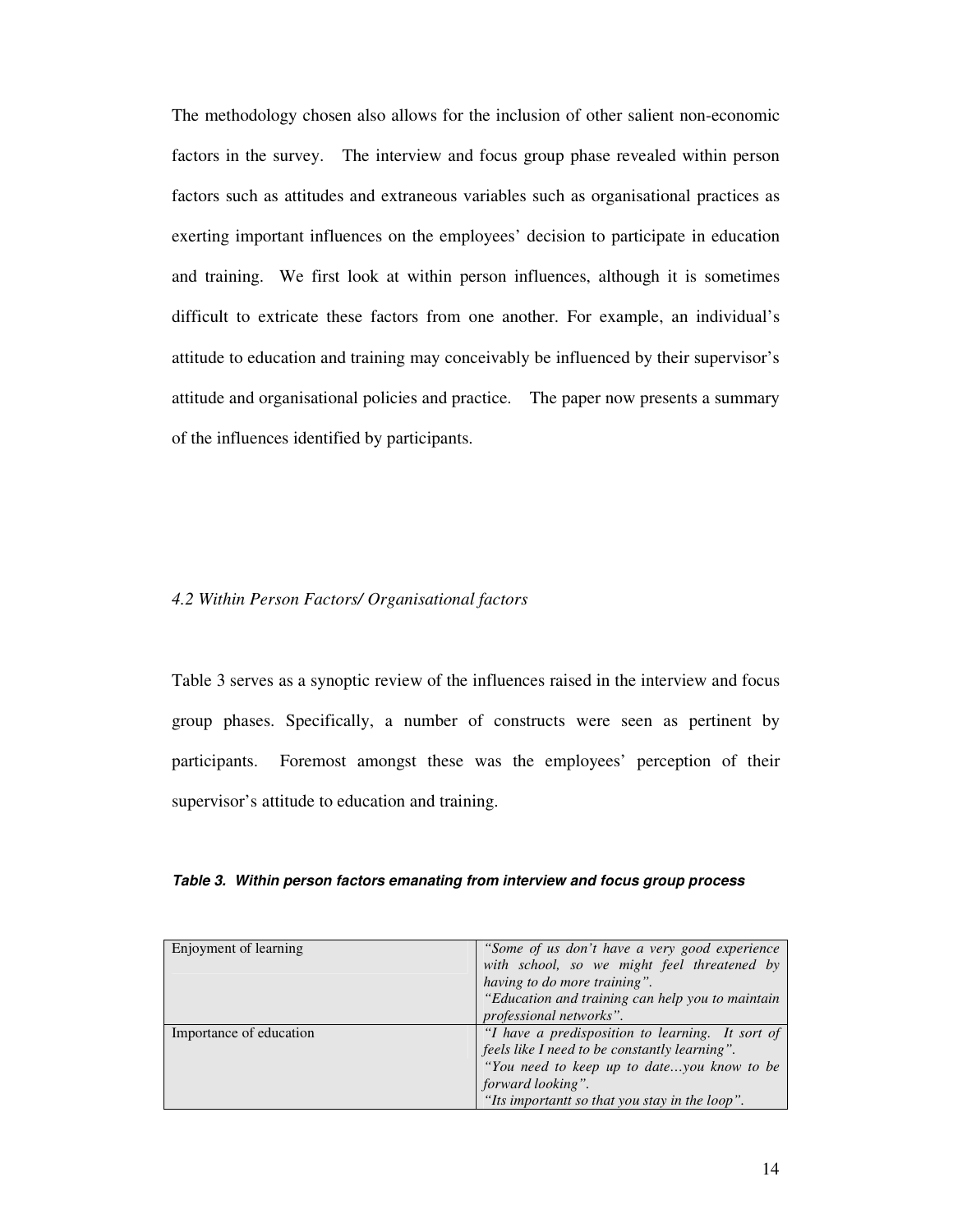| Intrinsic value of education              | "It [education and training] betters you as a      |
|-------------------------------------------|----------------------------------------------------|
|                                           | person".                                           |
|                                           | "My reasons for wanting to do more education       |
|                                           | and training are selfishly personal".              |
|                                           | "I have a personal need for learningI'm always     |
|                                           | looking to learn something".                       |
| Perception of organisational factors      | "This organisation has a good attitude to          |
|                                           | education and training".                           |
|                                           | "The amount of training and development that we    |
|                                           | get is a bonus of working for the government".     |
|                                           | The department has an active attitude towards      |
|                                           | education and training".                           |
|                                           | "The department's very supportive".                |
| Perception of supervisor attitude/support | "It's got a lot to do with your supervisor".       |
|                                           | "You have to look at what your supervisor          |
| <b>SSN</b>                                | thinks".                                           |
|                                           | "You need to look at the support that you'll get   |
|                                           | from your supervisor, as well as family and        |
|                                           | friends".                                          |
|                                           | "You have to ask yourself will I be supported by   |
|                                           | supervisors/"                                      |
| Perceived behavioural control             | "The supervisor's opinion is important. Often, the |
|                                           | <i>decision is out of my hands".</i>               |
|                                           | "Family circumstances are really important".       |

Analysis of data collected in interviews and focus groups confirmed the importance of a number of factors that have previously been identified in the literature. For example, the most consistent finding within the social cognition models is that attitudes play a consistent predictor role (see for example Becker & Gibson, 1998; Pryor, 1990; Ray, 1981; Yang et al., 1994) and that the impact of subjective social norm [SSN] and subjective personal norm  $[SPN]$ <sup>6</sup> varies (Becker & Gibson, 1998). As illustrated in Table 2 above, individual attitudes were seen by participants as crucial to the decision to participate. The broad concept of attitude has been conceptualised as having three interrelated but distinct components: affect, cognition and behaviour (Rosenberg & Hovland, 1960). Specifically, Bagozzi (1992)

 $6$  According to Ray (1981) SPN 'is the belief by the individual whether to participate in continuing education. It is also related to the motivation of that person to comply with beliefs' (p. 68). An example from Ray's study is 'Do you personally believe that you should participate in continuing education?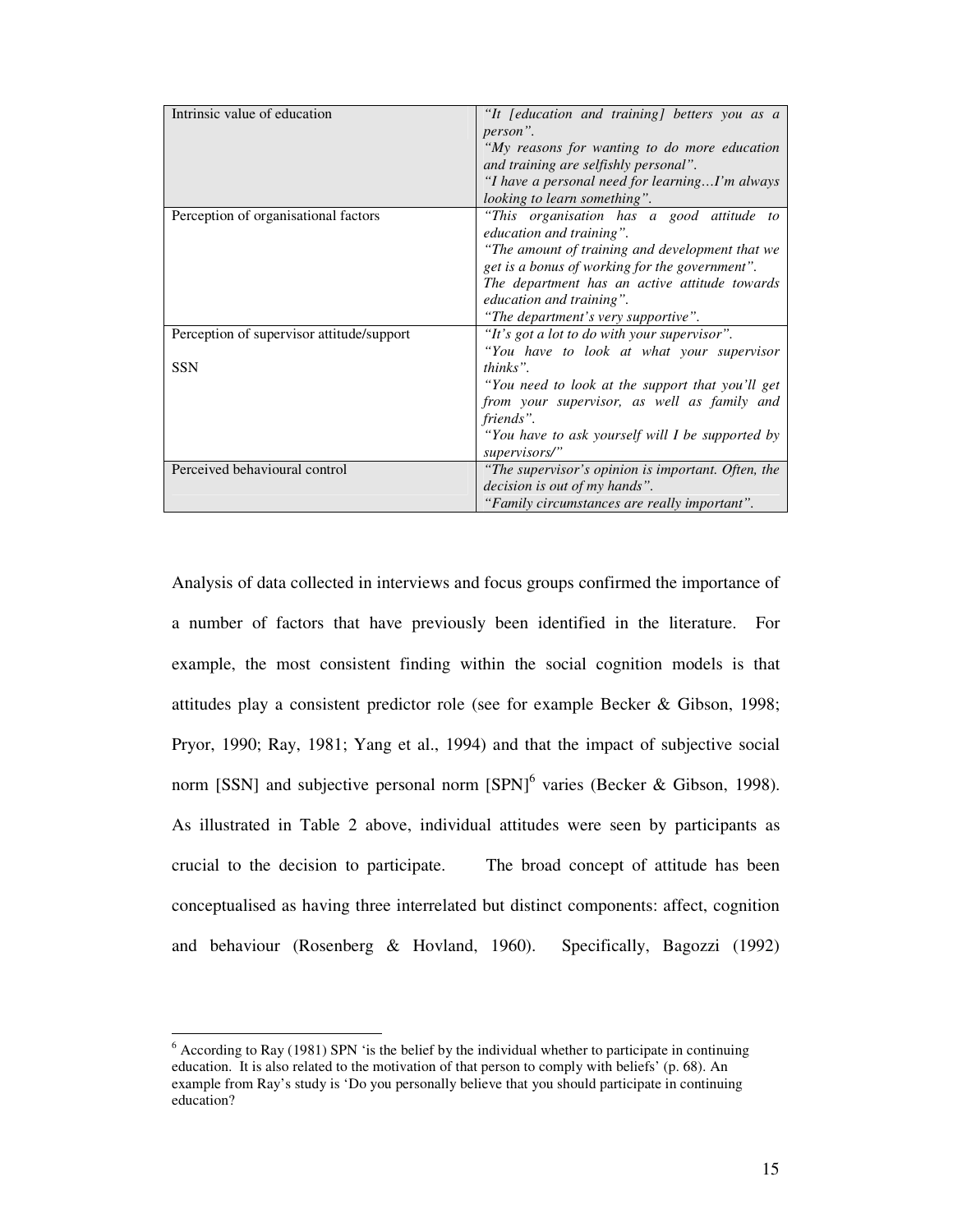demonstrated that the affective component of attitude serves to mediate the relationship between beliefs and behaviour.

The first three rows of table 2 group a disparate range of attitudes according to the previous work of Blunt & Yang (2002) in their Revised Attitude Towards Adult Education Scale (RAACES). This approach centred upon a multi-dimensional structure of attitudes to adult education. Having conducted confirmatory factor analysis, Blunt  $\&$  Yang (2002) revealed a three dimensional structure of attitudes: 'Enjoyment of learning'; 'Perceived importance of adult education', and 'Intrinsic value of adult education'. In terms of Blunt & Yang's (2002) study, 'Enjoyment of learning' was seen as reflecting an affective component whilst 'Perceived importance' and 'Intrinsic value' represented beliefs and values, as was also shown in Hayes  $\&$ Darkenwald (1990). Thus, 'Enjoyment of learning' can be seen as a function of 'Intrinsic value' and 'Perceived importance', and the latter two variables (representing the cognitive aspect of attitude) have an indirect influence on behaviour.

The extant literature on participation in education and training highlights the importance of the individual's perception of organisational factors, such as the company's general attitude to employee development, policies, rules and regulations, as significant situational variables (Acemoglu 1997; Cookson, 1986; Maurer & Tarulli, 1994). Maurer and Tarulli (1994) and ( Tharenou, 2001) examine the perceived degree of social support from supervisors and peers in their models of participation. This factor is also implied in the literature that draws on the Fishbein and Azjen's (1975) Theory of Reasoned Action which includes SSN as an antecedent variable (see for example Pryor, 1990). The extent of supervisor support has

16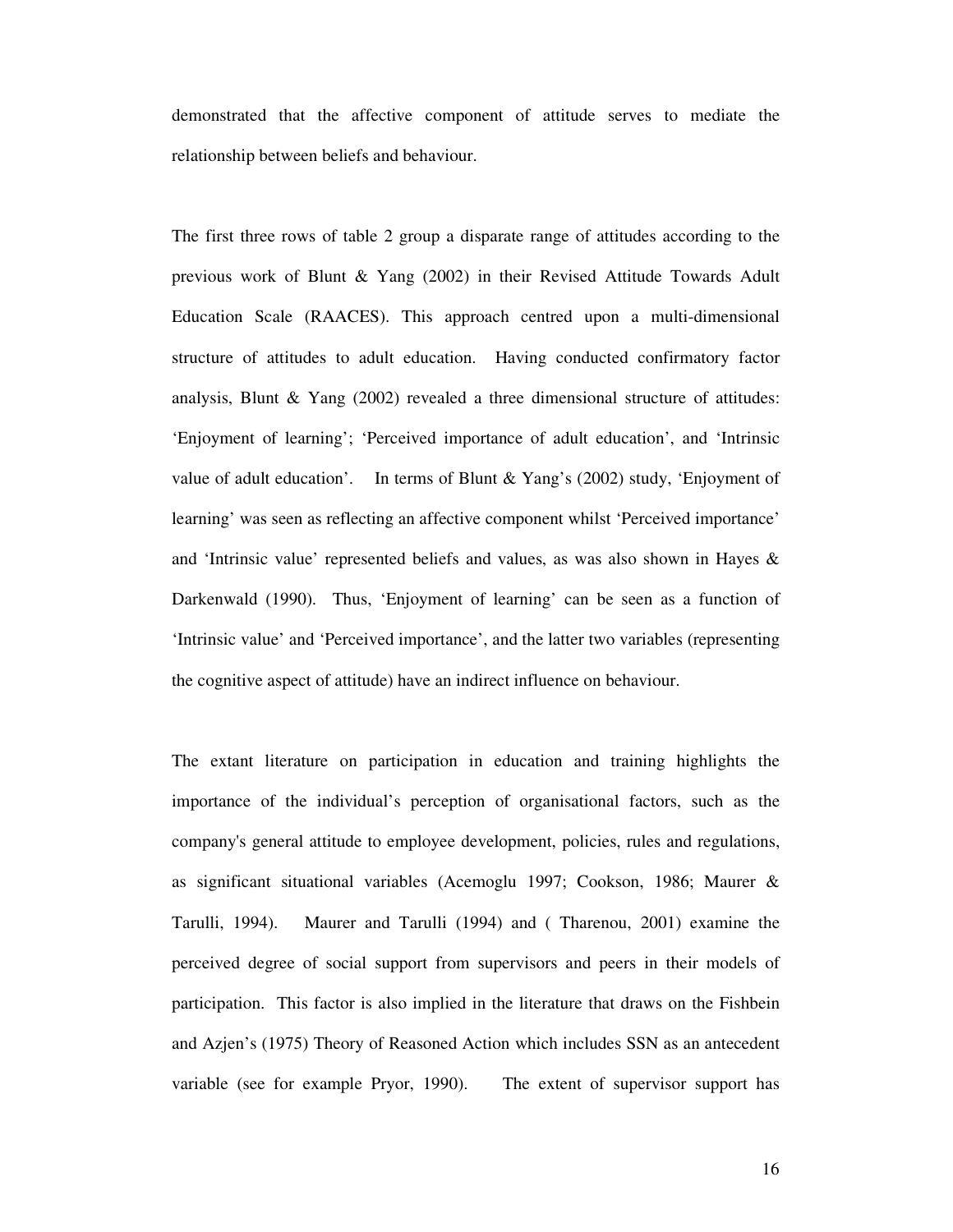consistently been recognized to be a powerful predictor of participation (see for instance Maurer & Tarulli, 1994). The majority of respondents stressed the importance of supervisor support and perceived enthusiasm as important considerations, or even, at times, a catalyst in their decision whether to participate. Fishbein & Stassen (1990) found that the best single predictor of attendance was what the boss thought they should do (p.184).

In addition, Maurer & Tarulli (1994) point to the extent to which the organization provides an environment that is seen to facilitate continuous learning (Luce  $\&$ Tuckey, 1964; Woodall & Winstanley, 1998). Thus, based on previous research and on the results of the interview and focus group phases, an investigation of specific organisational factors appears vital in developing an understanding of the salient variables in the individual's decision making process, and is closely related to within person factors such as attitude. From an organisational policy perspective, these factors are also the most malleable to achieve improved training participation outcomes. In addition, persistent themes within the data gathered related to the extent of perceived behavioural control. Specifically, participants highlighted the importance of 'life-cycle' considerations, such as family commitments, number and age of dependents and the like. This was seen as influencing PBC which is a significant variable within social cognition models (see for example Bagozzi, Gurhan-Canli, & Priester, 2002; Fishbein & Stassen, 1990). In light of information gleaned from focus groups and the attendant literature, a range of attitude items has been developed, and is included in Appendix A.

#### **5.0 Concluding remarks and directions for further research**

17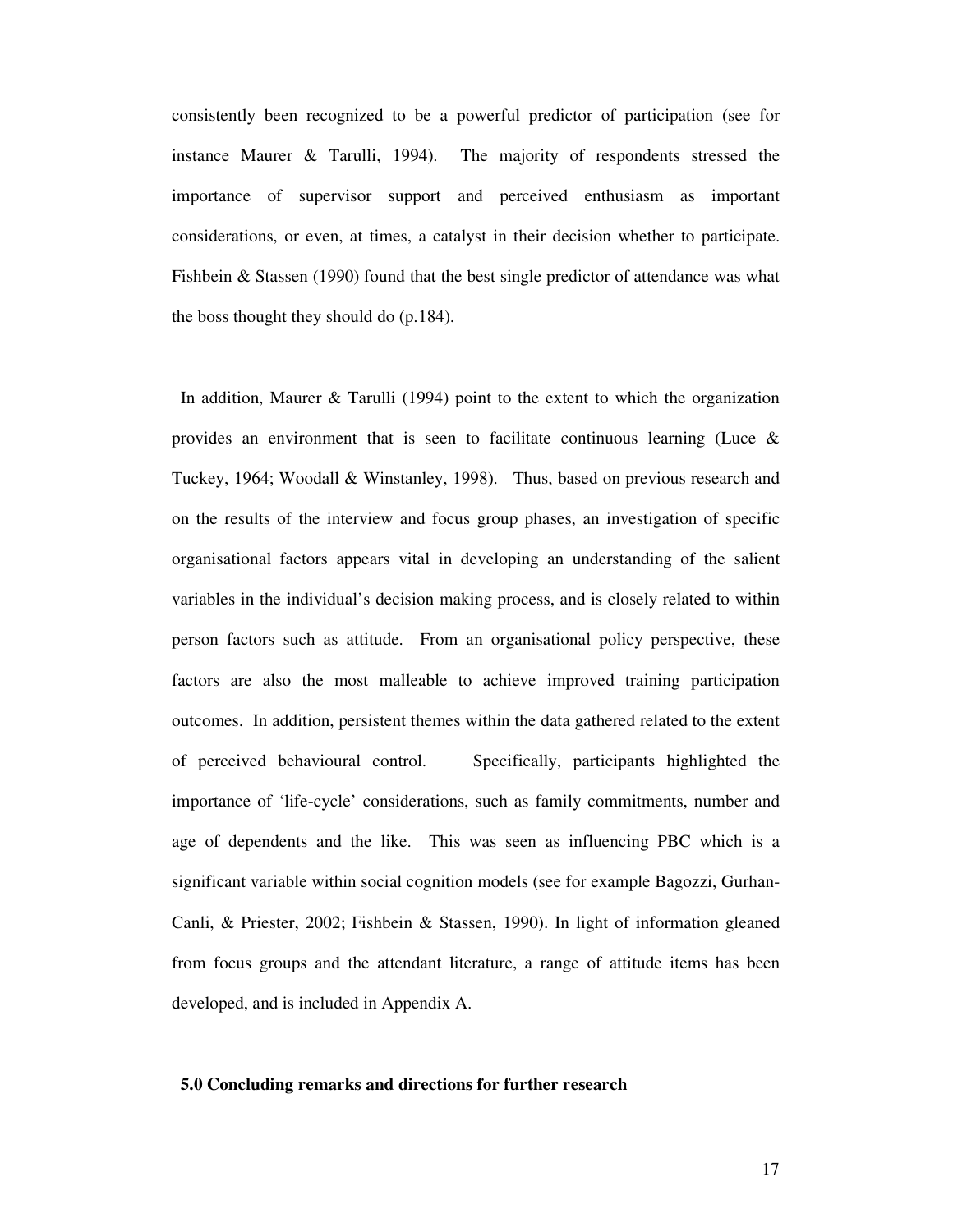In sum, results of the interview and focus sessions provide broad support for the psychographic and organisational factors identified in previous research as impacting upon the employees' decision to participate. These factors include the attitudes of employees, supervisors and the work organisation in general, in addition to demographic variables. The great benefit of the cross disciplinary approach to the research problem suggested in this paper, is that the Choice modelling technique allows for the inclusion of these factors as well economic considerations. The results of this iterative process reported in this paper will facilitate the development and administration of a survey that incorporates psychological, organisational and economic factors. The ultimate aim is to develop a model of stated preferences for participating in education and training and in so doing, potentially inform policy makers, training providers and individual organisations wishing to maximise worker participation in education and training.

Bagozzi, R., Gurhan-Canli, Z., & Priester, J. (2002). *The Social Psychology of Consumer Behaviour*. Philadelphia: Open University Press.

Bagozzi, R., & Warshaw, P. (1990). Trying to Consume. *Journal of Consumer Research, 17*(2), 127-141.

Bates, R. (2001). Public sector training participation: an empirical investigation. *International Journal of Training and Development, 5*(2), 136-152.

Becker, E., & Gibson, C. (1998). Fishbein and Ajzen's theory of reasoned action: accurate prediction of behavioural intentions for enroilling in destance education courses. *Adult Education Quarterly, 49*(1), 43-55.

Cookson, P. (1986). A framework for theory and research on adult education. *Adult Educaiton Quarterly, 36*(3), 130-141.

Dawkins, J. (1988). Industry training in australia; the need for change. Canberra: AGPS.

Fishbein, N., & Stassen, M. (1990). The role of desires, self-predictions, and perceived control in the prediction of training session attendance. *Journal of Applied Psychology, 20*, 173-198.

Acemoglu , D. (1997). Training and innovation in an imperfect labour market. *Review of economic studies, 64*, 445-464.

Boshier, R. (1977). Motivational orientations re-visited: Life-space motives and the education participation scale. *Adult Education Quarterly, 27*, 89-115.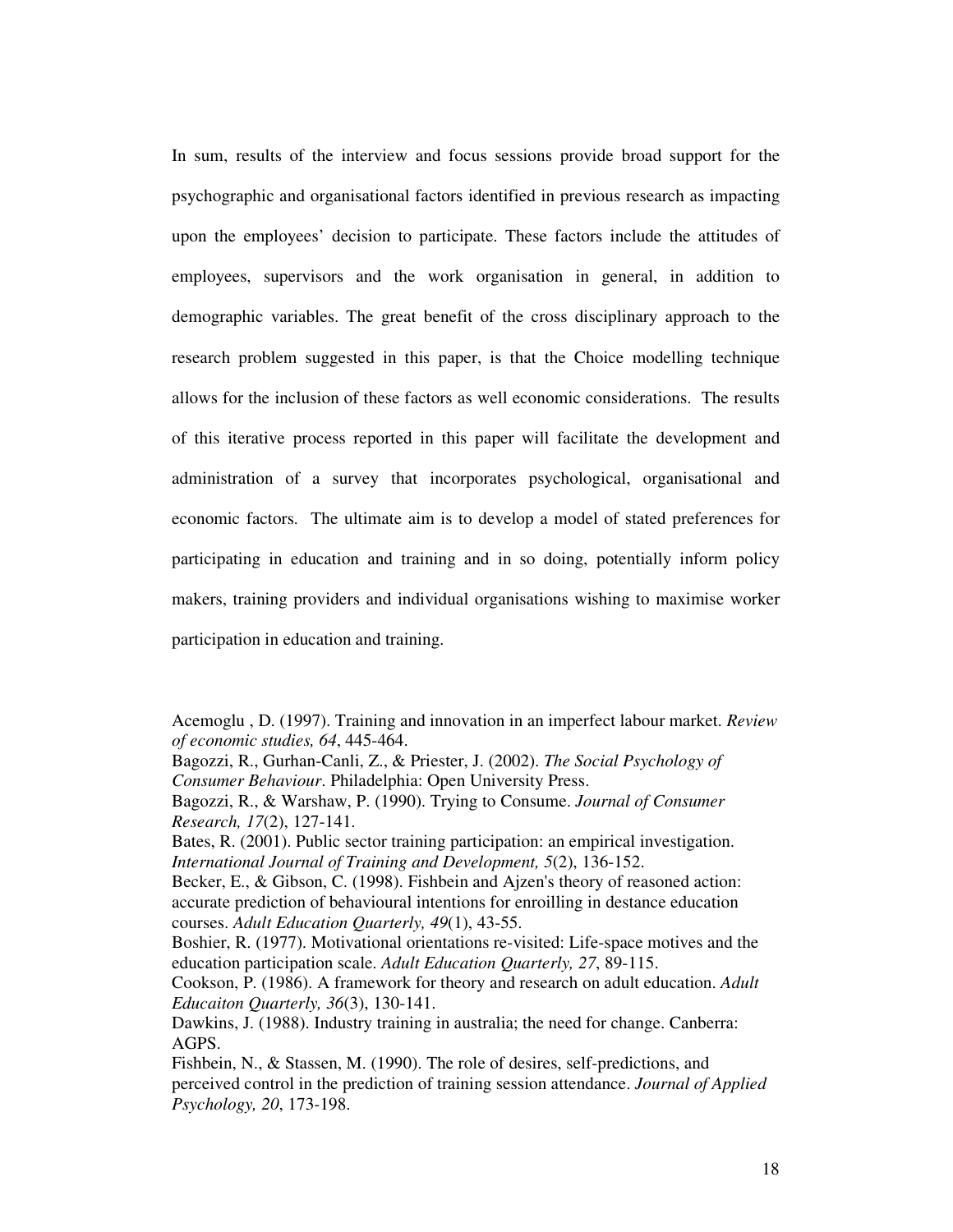Groot, W. (1997). *Enterprise-related training: a survey* (No. Working Paper, 13). Melbourne: CEET, Monash University.

Groteleuschen, A., & Caulley, D. (1977). A model for studying determinants of intention to participate in continuing education. *Adult Education Quarterly, 28*(1), 22- 37.

Hall, R., Buchanan, J., & Considine, J. (2002). You value what you pay for: Enhancing employers contributions to skill formation and use (Vol. Discussion paper). Sydney: Dusseldorp Skills Forum.

Kaufman, B. (1999). Expanding the Behavioural Foundations of Labor Economics. *Industrial and Labour Relations Review, 52*(3), 361392.

Kilpatrick, S., & Allen, K. (2001). *Factors Influencing Demand For Vocational Education and Training courses: Review of Research*. Adelaide: NCVER.

Lilliard, L., & Tan, H. (1992). *Private sector training: Who gets it and what are its effects?* : JAI Press.

Lockwood, M., & Carberry, D. (1998). Stated preference surveys of remnant native vegetation conservation, *Economics of Remnant Native Vegetation Conservation on Private Property*. Albury: Johnstone Centre.

Long, M., Ryan, R., G.Burke, & Hopkins, S. (2000). *Enterprise-Based Education And Training: A literature review*. Melbourne: Report To The New Zealand Ministry Of Education.

Luce, D., & Tuckey, J. (1964). Simultaneous conjoint measurement: A new type of fundamental measurement. *Journal of Mathematical Psychology, 1*, 1-27.

Maurer, T., & Tarulli, B. (1994). Investigation of perceived environment, perceived outcome, and person variables in relationship to voluntary development activity by employees. *Journal of Applied Psychology, 79*, 3-14.

Morrison, M., Blamey, R., Bennett, J., & Louviere, J. (1996). *A comparison of stated preference techniques for estimating environmental values Research report* (Research Report). Sydney: UNSW.

Noe, R. (1986). Trainees'attributes and attitudes: neglected influences on training effectiveness. *Academy of Management Review, 11*(4), 736-749.

Noe, R., & Schmitt, N. (1986). The influence of trainee attitudes on training effectiveness: test of a model. *Personnel Psychology, 39*, 497-523.

Noe, R., & Wilk, S. (1993). Investigation of the factors that influence employees' participation in development activities. *Journal of Applied Psychology, 78*, 291-302. OECD. (2001). The Well-being of Nations. Paris: OECD.

Pryor, B. (1990). Predicting and explaining intentions to participate in continuing education. *Adult education quarterly, 40*(3), 146-157.

Ray, R. (1981). Examining motivation to participate in continuing education: an investigation of recreation professionals. *Journal of Leisure Research, 13*(1), 66-75. Rosenberg, M., & Hovland, C. (1960). Cognitive, affect and behavioural components

of attitudes. In M. Rosenberg, C. Hovland, W. McGuire, R. Abelson & J. Brehm (Eds.), *Attitude organisation and change; An analysis of consistency among attitude components* (pp. 1-14). New Haven: Yale university Press.

Samier, E. (2000). Public administration Mentorship: Conceptual And Pragmatic Considerations. *Journal Of Educational Administration, 38*(1), 83-101.

Tharenou, P. (2001). The Relationship of training motivation to participation in training and development. *Journal of Occupational and Organisational Psychology, 74*, 599-621.

Wolozin, H. (2002). The individual in economic analysis: toward psychology of economic behaviour. *Journal of Socio-economics, 31*, 45-57.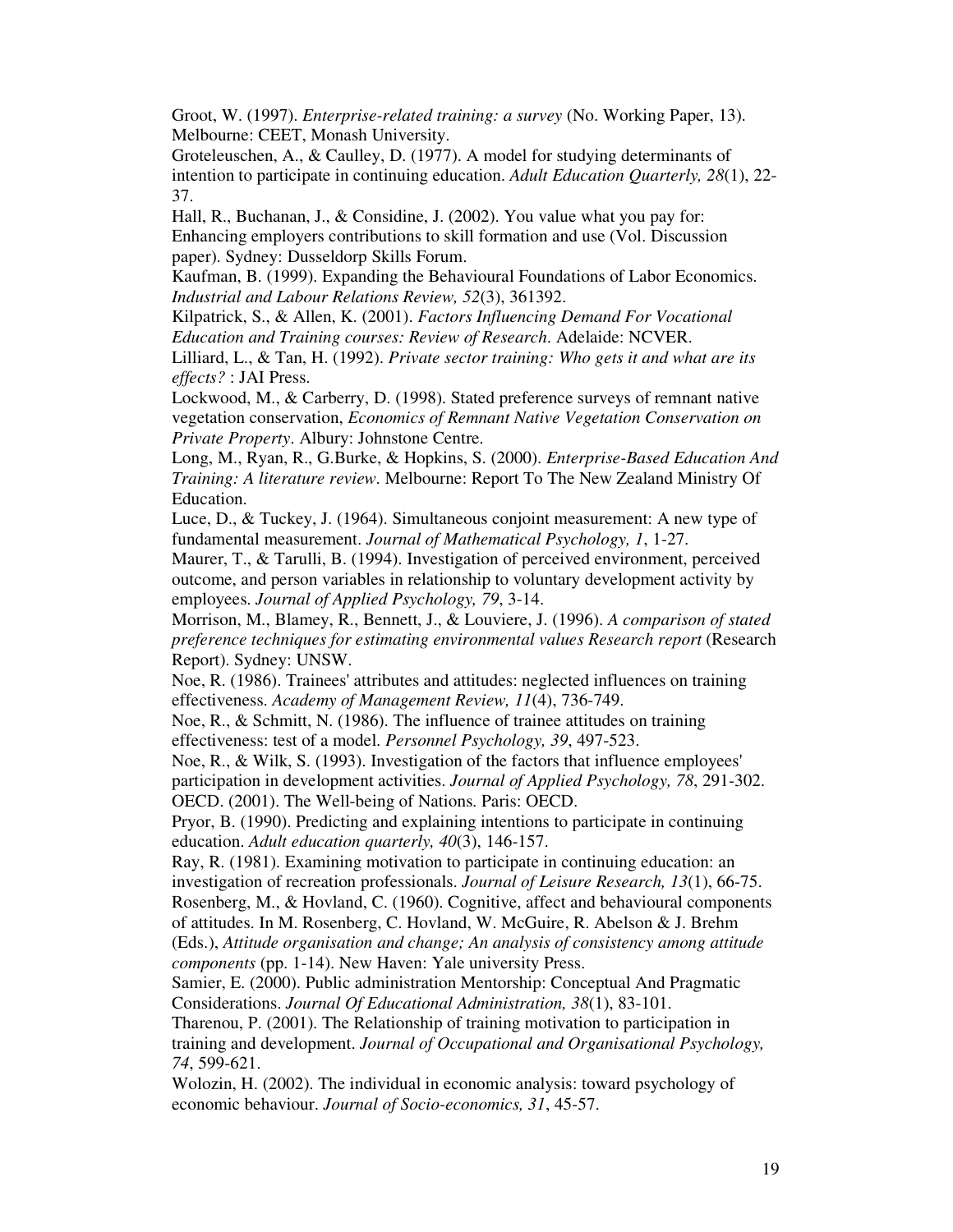Woodall, J., & Winstanley, E. (1998). *Management Development- Strategy And Practice*. Oxford: Blackwell Publishers.

Yang, B., Blunt, A., & Butler, R. (1994). Prediction of participation in continuing professional education: a test of two behavioural intention models. *Adult Education Quarterly, 44*(2), 83-96.